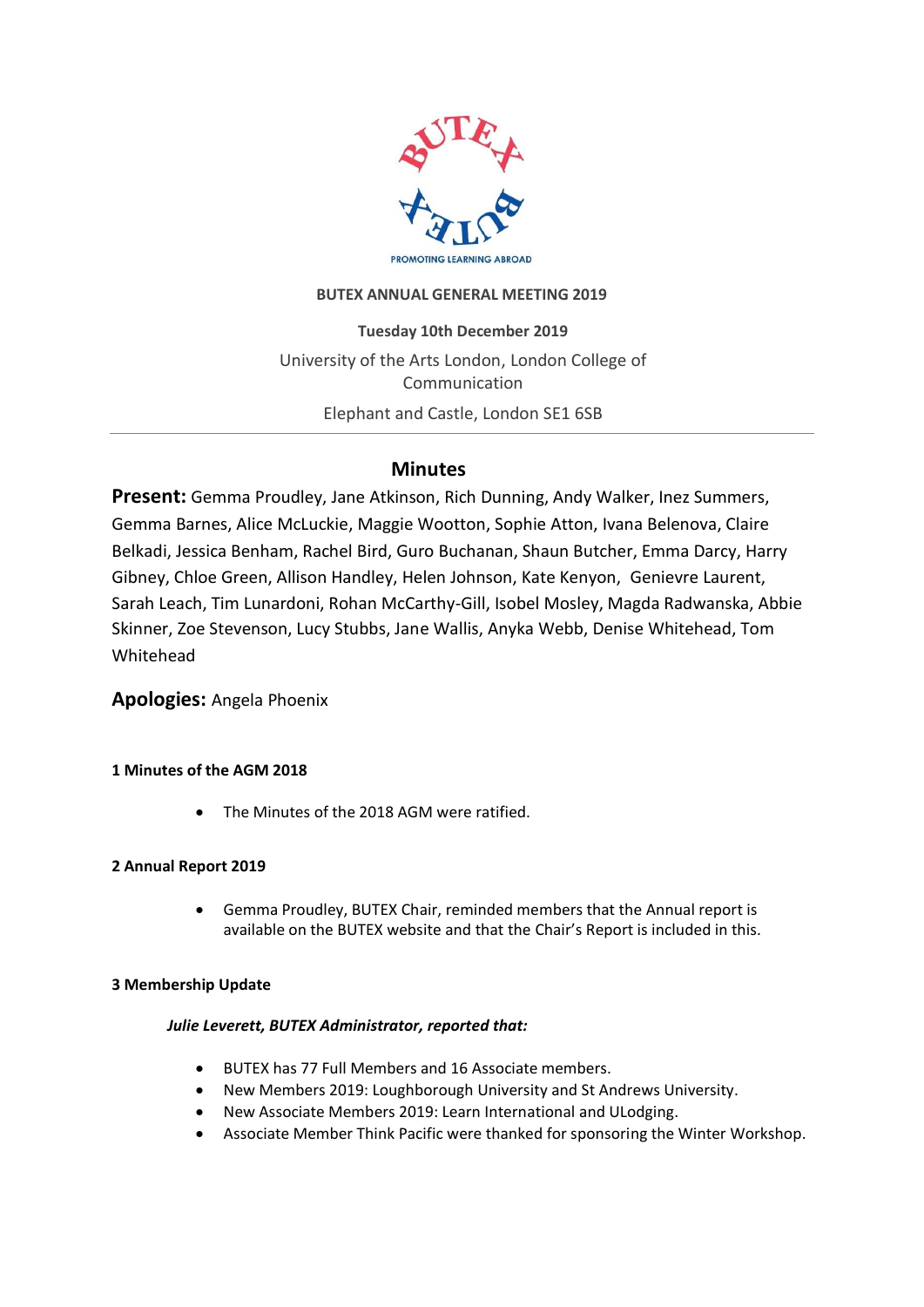#### **4 Finance Report**

- Angela Phoenix, BUTEX Treasurer sent her apologies.
- Jane Atkinson, Vice Chair, presented the [Treasurer](https://www.butex.ac.uk/wp-content/uploads/2019/12/BUTEX-Annual-Report-2019-GP59135.pdf)'s report on Angela's behalf.
- BUTEX has a healthy bank balance at the moment but there is lots of NAFSA expenditure in January 2020.
- It was requested that members pay their membership fees on time in January.

#### **5 Announcement of New BUTEX Executive Committee Members**

- There were no nominations for Chair and so Gemma Proudley has agreed to continue for the next two years.
- Rich Dunning, outgoing Symposium Officer is co-opted as Co-Chair for the next two years.
- Jane Atkinson has been re-elected as Vice-chair for the next two years.
- Andy Walker is re-elected as Events Officer for another two years.
- Alice McLuckie continues as Conference Officer for another year.
- Gemma Barnes continues as Marketing and Comms Officer for another year.
- Inez Summers to continue as a co-opted BUTEX Officer for another year.
- Maggie Wootton was welcomed to BUTEX Executive committee as Symposium Officer for two years.
- Angela Phoenix continues as Treasurer for another year and Inez Summers has agreed to assist with this as required.

#### **6 BUTEX Priorities for 2020**

#### *Rich Dunning reported that:*

- BUTEX is continuing to be member led and members views are very important to the committee.
- This has led to delegates for WW doubling in two years.
- Brand and messaging are very important; the BUTEX committee will be discussing at this January meeting.
- There will be new BUTEX events in 2020 e.g. webinars.
- More BUTEX members are going to APAIE so the committee is considering how to support this.
- There is a members' only access page being set up on the BUTEX website.

#### *Gemma Barnes reported that:*

- LinkedIn is being developed for BUTEX.
- Instagram is being used to involve students with scholarship competition.
- A Members only access area on website will include videos of sessions at BUTEX events.

#### **7 Events**

*Andy walker reported that:*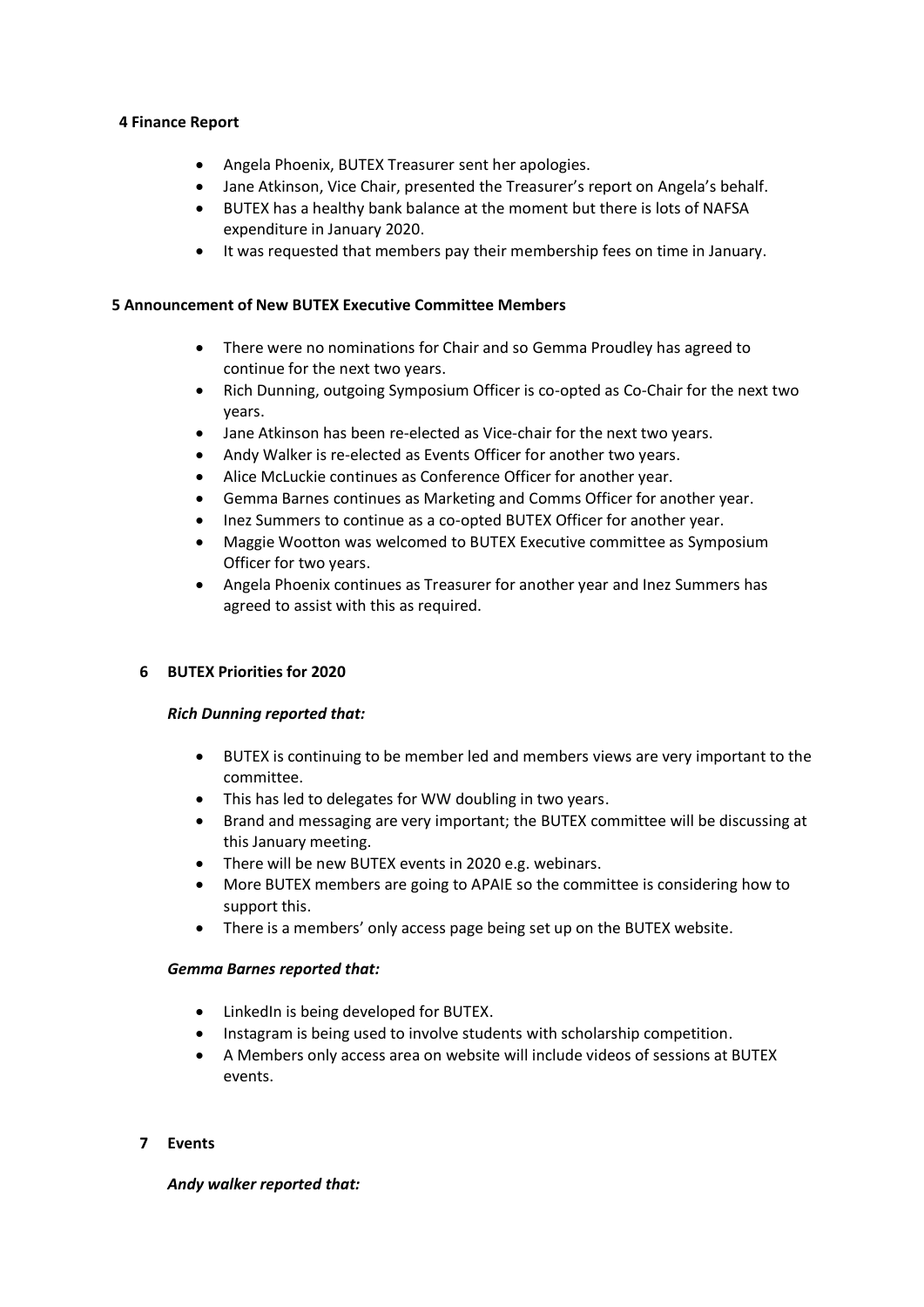#### **NAFSA 2020 -**

#### **BUTEX reception**

- the BUTEX reception at NAFSA 2020 Is being held at the Randall Gallery, St Louis.
- BUTEX is looking to keep the cost down as exchange rates continue to be unfavourable.
- Members were asked to sponsor the event and to sponsor early so that the reception can be made as good as possible.
- BUTEX is holding back on placing a catering order until it is known how many members are sponsoring the event.
- A poll was running in the background to assess how many members are likely to be sponsoring the BUTEX 2020 reception. Members were encouraged to participate in this on Mentimeter.

#### **BUTEX booth 2020**

- A double booth, #507, has been booked for NAFAS 2020. This is paid for from BUTEX membership fees.
- News is circulating that the British Council is not offering a booth for British Universities to book at NAFSA 2020 so the BUTEX booth will be very busy*.*

#### **APAIE 2020**

- BUTEX is planning to have a small presence at APAIE 2020 in Vancouver
- There will be no BUTEX booth.
- It is hoped that a table will be booked in a venue close to APAIE where BUTEX members can meet with partners.

#### **8 The BUTEX Conference 2020**

#### *Alice McLuckie reported that:*

- The BUTEX 2020 Conference will take place at the University of York Wednesday 15 to Friday 17 July 2020.
- The theme is "Emerging Trends".
- Deadline for session proposals Monday 6 January 2020.
- Listed suggestions for sessions which were also sent out via email previously.
- Could make a long weekend of it as York has lots to offer in terms of culture and lots of hotels and B&B's available.
- Accommodation on campus.
- Negotiating rates at local hotels for duration of conference and weekend.

#### **9 The BUTEX Summer Forum 2021**

• Maggie Wootton, University of Birmingham was introduced as BUTEX Summer Forum Officer who explained that the location at the University of Birmingham will be great.